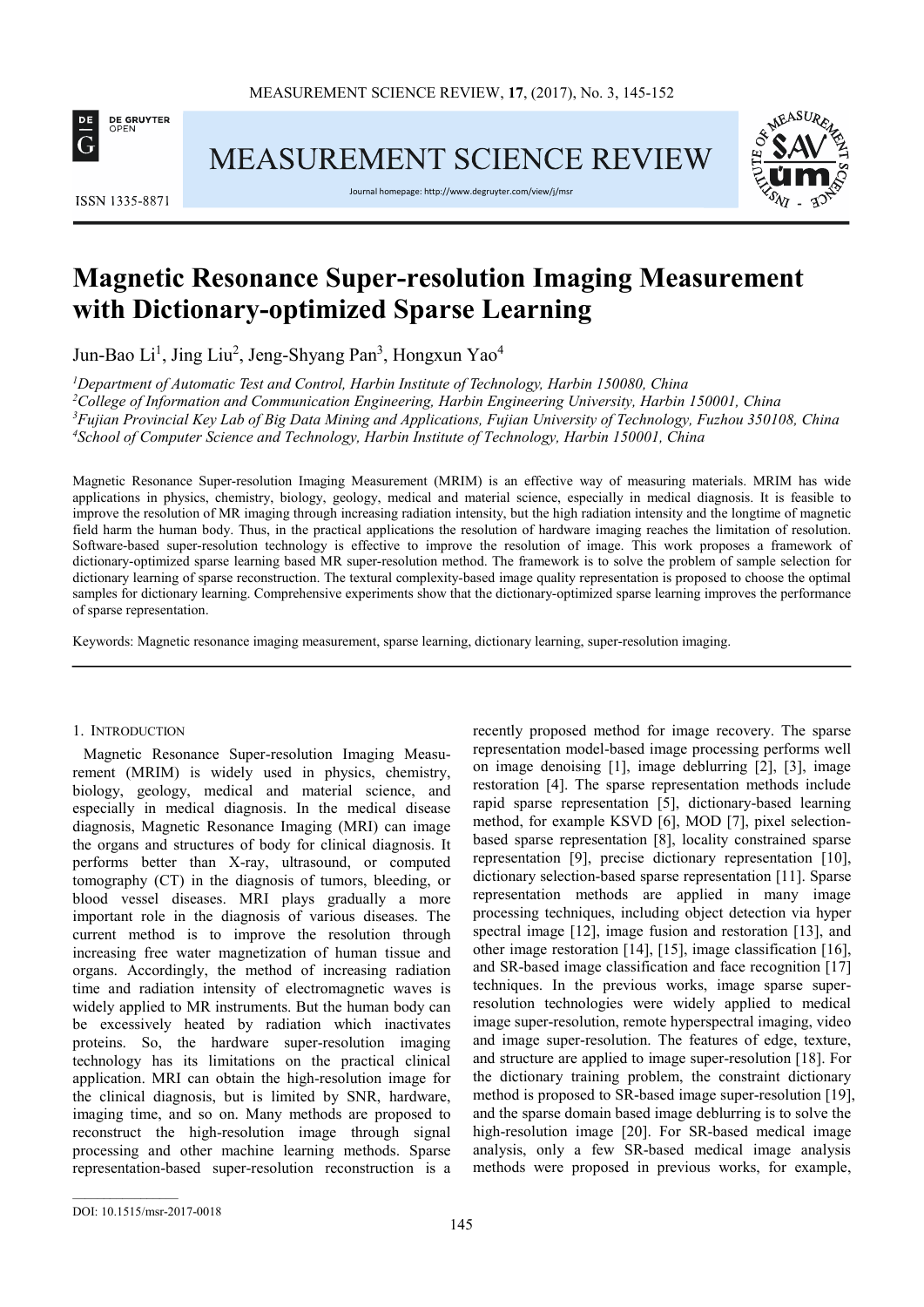sparse representation based MR spectroscopy quantification [21], constrained generative regression model-based fMRI analysis [21], filter-base machine intelligence [22]-[24], sparse coding based super-resolution learning [25], similar based image blocks sparse relations [26].

Based on the survey of the recent works on sparse reconstruction technologies, there are many researches on dictionary training, sparse parameters solution, sparse reconstruction. But to dictionary-optimized learning, less attention was paid in the previous works. They applied the traditional methods to training the dictionary with enough training samples. However, in many practical applications, i.e., MR, only limited samples are used to train the dictionary. MR images have to be used to train the dictionary for the excellent performances of super-resolution. How to sufficiently use the definite MR samples is a crucial issue of improving the MR super-resolution. The performance of dictionary learning training directly affects the quality of the image reconstruction. Thus, how to optimize the training procedure is a crucial problem. We have to select optimal samples to ensure the effectiveness of training dictionary blocks. In this paper, we present a framework of dictionary training method based on optimizing the samples from the limited MR training samples. Texture-complexity based optimization is to choose the training samples from the training samples. The texture complexity is measured with the gray-consistency method. Based on this dictionary training method, we propose a framework of dictionary training samplesoptimized sparse reconstruction-based super-resolution MR imaging.

#### 2. FRAMEWORK AND ALGORITHM

# *A. Framework*

The framework is shown in Fig.1. In this framework, the coupled dictionaries are trained with sample selection via the image quality representation based on the grayconsistency method. The MR image training samples are selected for training the high-low MR image blocks from the training image samples, and these training samples are simultaneously trained low-high resolutions of dictionaries. The framework applies the machine learning-based dictionary block learning. In the definite scale of high resolution images, the optimized chosen high resolution images are spliced into multiple image blocks to train the high-resolution dictionary. Accordingly, the low-resolution dictionary is trained by the low image down-sampled high resolution image. In the same way, the multiple image blocks are achieved through splicing the low resolution training images. Under the SR-based super-resolution construction framework, the SR coefficients are solved with sparse representation constrained optimization equation, accordingly, the image can be represented by the combinations of the image block from the dictionary under the SR parameters. On the SR construction, the high resolution of image is computed under the sparse coefficients and the high-resolution dictionary.

As shown in the framework, the crucial issue is to choose the optimized training samples for dictionary training. For the SR construction-based MR super-resolution, dictionary training often depends on a large number of training samples, but in the practical applications we can obtain a sufficient number of training samples, in other words, among the definite number of training samples some training samples are not effective for dictionary training, so that the dictionary is not ideal for sparse representation of image. In the framework, the crucial step is the training sample selection, and the complexity-based image quality representation is presented for MR image sample selection for training the high-low MR image blocks. If the texture complexity of MR training images is higher, then the quality of super-resolution is better. Not all MR images are effective for the dictionary training. We apply the gray consistent-based complexity measuring method to discriminately classify the MR image sample. On the basis of discriminant MR training sample, the optimal training images are selected for the training dictionary, the samples that are not fitted to the dictionary training of MR images are deleted, which improve the training performance of dictionary.



Fig.1. Framework of Dictionary Training Samples-Optimized Sparse Reconstruction-Based Super-resolution MR Imaging.

# *B. Algorithm*

Firstly, we describe the algorithm of the sample selection for dictionary training. In this algorithm, the complexity of MR image depends on the type of object and representation method. The description of image complexity is based on the angle of the whole, the angle of the region and the angle of the target. So, the spatial distribution of gray level is unique to the image, and the two-dimensional image will not be related to the spatial location. The gray distribution reflects the spatial distribution of the image, which describes the size and the spatial distribution of the gray patches. The distribution of gray space is used to describe the image correlation and symmetry. The features include concentrated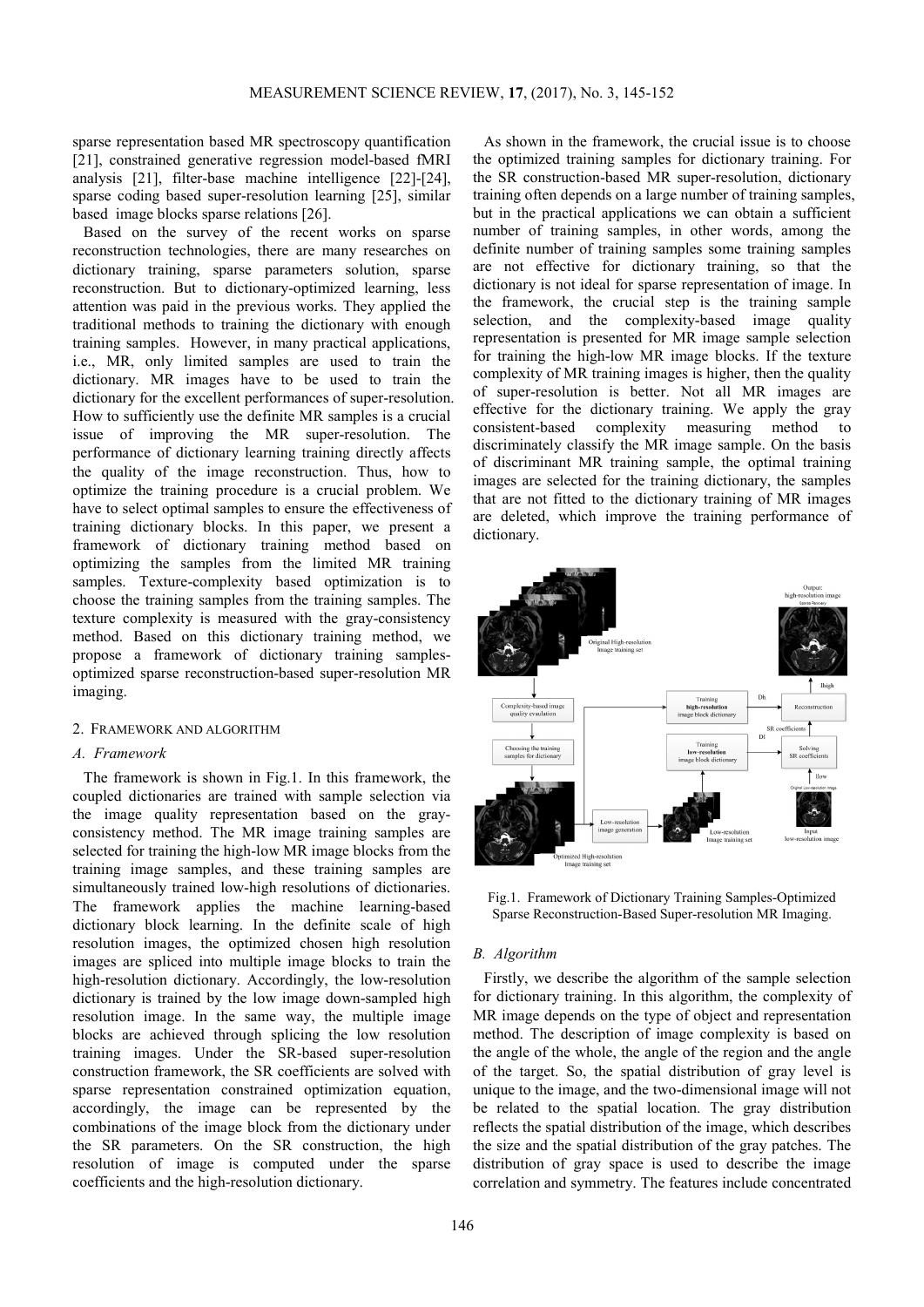or dispersed gray consistency, the existence of repetition, symmetry and so on. The consistency of gray level is used to describe the complexity of the image as follows

$$
U = \sum_{a=2}^{m-1} \sum_{b=2}^{n-1} (f(a,b) - \overline{f})^2
$$
 (1)

$$
\overline{f} = \frac{1}{8} \left( \sum_{i=-1}^{1} \sum_{j=-1}^{1} f(a+i, b+j) - f(a, b) \right)
$$
 (2)

where  $f(a, b)$  is the pixel value in the position,  $\bar{f}$  is the mean value of 8 pixels round the center. Gray consistency shows the difference of each pixel and the pixel gray value accumulation. The greater is the difference in description of the image pixel gray value wind speed change, the more complex is the performance of the different image texture. We implement some experiments on the performance of the gray consistency method.

The algorithm procedure is shown in Table 1. If the image samples based on texture complexity, or most of the regional images as the invalid area that is adjacent to the pixel point gradient value are selected, the human eye cannot distinguish between the image patches. So randomly selected is invalid area. Based on texture fuzzy region, more samples improve the performance of super-resolution reconstruction. Therefore, not all training samples are necessary for dictionary training, and only the training image sample with the complex textures can provide enough features of the image blocks for the dictionary training for SR.

Table 1. Algorithm procedure of training images selection.

| Step 1. Compute the largest gradient and complexity of the training<br>sample.                                                                                                     |
|------------------------------------------------------------------------------------------------------------------------------------------------------------------------------------|
|                                                                                                                                                                                    |
| For the input image $I_i$ , compute the first order and second order $f(I_i)$ :                                                                                                    |
| $\begin{cases} f_1 = [-1, 0, 1], & f_2 = f_1^T \\ f_3 = [1, 0, -2, 0, 1], f_4 = f_3^T \end{cases}$                                                                                 |
|                                                                                                                                                                                    |
| Compute the complexity of all images $I_i$ :                                                                                                                                       |
| $y_i = \sum_{a=2}^{m-1} \sum_{b=2}^{n-1} (I_i(a,b) - \overline{I}_i)^2 \qquad \overline{I}_i = \frac{1}{8} \left( \sum_{i=-1}^{1} \sum_{j=-1}^{1} I_i(a+i,b+j) - I_i(a,b) \right)$ |
| where m and n are the number of row and column, and $I_i(a, b)$ is the                                                                                                             |
| pixel gray value of the point $(a, b)$ .                                                                                                                                           |
| Step 2. Select the center line of two coordinates as the baseline.                                                                                                                 |
| Step 3. Project the center of each class to the baseline, and cluster the                                                                                                          |
| image data to the center of each class.                                                                                                                                            |
| Step 4. Select the sample of the farthest distance from the center as the                                                                                                          |
| training sample.                                                                                                                                                                   |

Secondly, the algorithm of dictionary-learning superresolution method is described as follows. The highresolution image block dictionary  $D_h$  and the low-resolution image block dictionary  $D_l$  are trained by high-resolution and low-resolution of MR images. As the definition of SR method, the high-resolution  $I_{high}$  contains many image blocks  $B_{high}$ , which is represented as a sparse linear combination of the  $D_h$  and sparse representation parameter vector  $\alpha$  as

$$
B_{high} \approx D_h \alpha \tag{3}
$$

The  $\alpha$  is to recover  $B_{low}$  from the low-resolution MR image  $I_{low}$  according to the low and high resolution of  $D_l$ and  $D_h$  with the following optimization equations as follows.

$$
\min ||a||_1
$$
  
s.t.  $||FD_i a - FB_{low}||_2^2 \le \varepsilon$  (4)

where F denotes the feature extractor for dictionary generation, which provides the constraint of similarity of the coefficients  $a$  and  $B_{low}$ .  $F$  improves the high prediction accuracy through computing coefficients. The high-pass filter is to extract the features because of the sensitivity of human vision. The high-frequency components of lowresolution image are to predict the high-frequency parts of high-resolution of MR image. Then the optimization equation (5) is transferred to the Lagrange problem:

$$
\min_{a} \|FD_{i}a - FB_{low}\|_{2}^{2} + \lambda \|a\|_{1}
$$
 (5)

where  $\lambda$  is balance sparsity of  $B_{low}$ , and  $\lambda$  determines the construction performance. The super-resolution construction performance. The super-resolution reconstruction  $D_h \alpha$  of  $B_{low}$  is calculated adjacent  $B_{high}$ , so

$$
\min_{\|a\|_{1}} \|a\|_{1}
$$
  
s.t.  $||FD_{i}a - FB_{low}||_{2}^{2} \le \varepsilon_{1} and ||MD_{i}a - m||_{2}^{2} \le \varepsilon_{2}$  (6)

where  $M$  extracts the overlapped region between the target block and previously reconstructed MR image. Supposed

$$
\overline{D} = \begin{bmatrix} FD_i \\ \beta M D_h \end{bmatrix}, \overline{B}_{low} = \begin{bmatrix} FB_{low} \\ \beta m \end{bmatrix}, \text{ then}
$$
\n
$$
\min_a \|\overline{D}a - \overline{B}_{low}\|_2^2 + \lambda \|a\|_1 \tag{7}
$$

The high-resolution block  $B_{high}$  is reconstructed with the optimal solution  $\alpha^*$  of optimization equation (5) as follows.

$$
B_{high} = D_h a^* \tag{8}
$$

For the noised image,  $I_{original}$  may not satisfy the reconstruction constraint of sparse representation-based construction. Under the blurring operator  $F_B$  and downsampling operator  $F_s$ ,  $I_{low}$  is achieved by high-resolution  $I_{high}$  as follows.

$$
I^* = \arg\min_{I} \|F_{S}F_{B}I - I_{low}\|_{2}^{2} + c\left\|I - I_{original}\right\|_{2}^{2}
$$
 (9)

We applied gradient descent method to solve the constraint optimization equation based on the iteration method as

$$
I(n+1) = I(n) + \eta [F_B^T F_S^T (I_{low} - F_S F_B I(n)) + c(I(n) - I_{original})]
$$
 (10)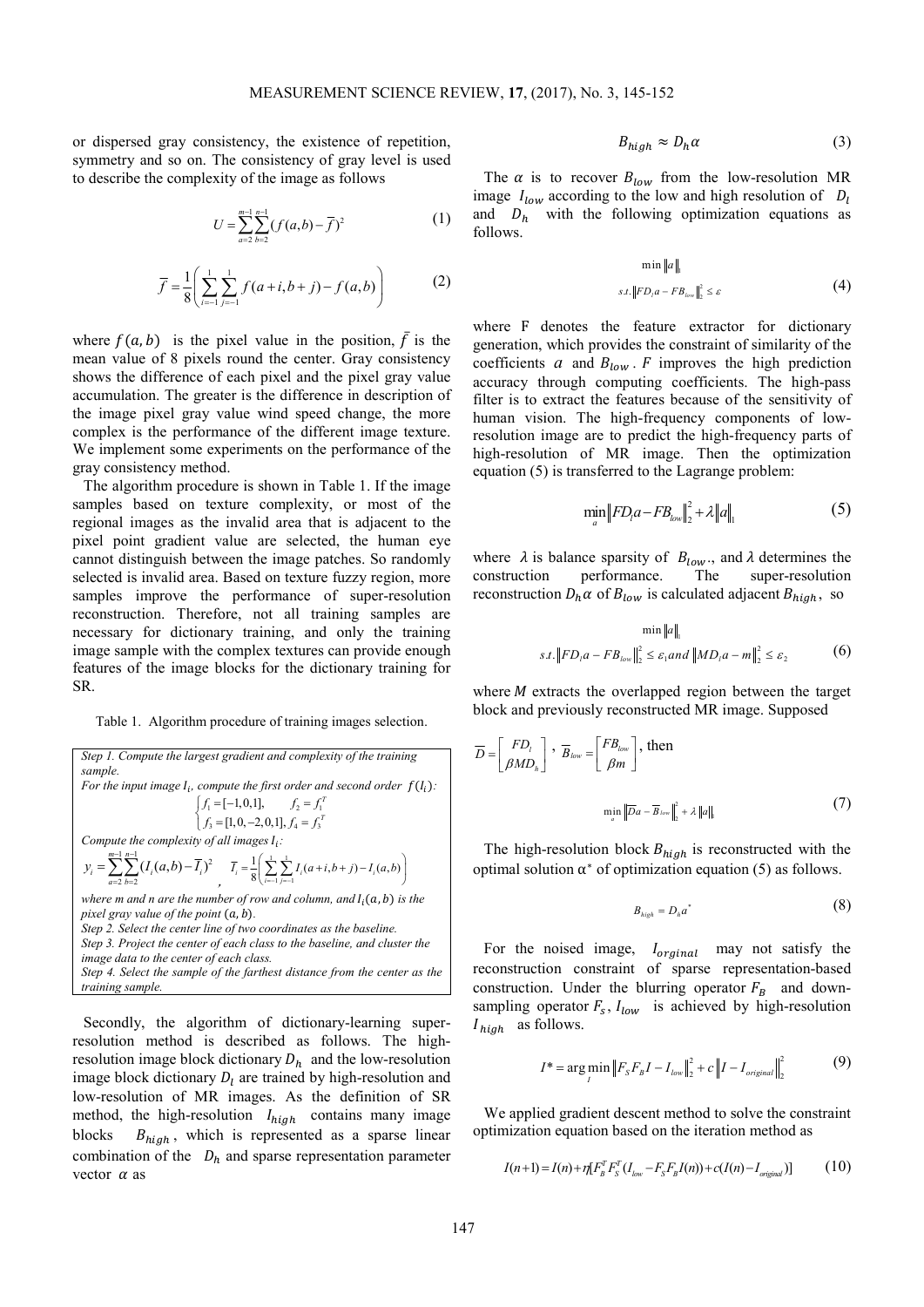where  $I(n)$  is nth iteration of high-resolution MR image under the gradient step  $\eta$ . Finally, the solution  $I^*$  is the high-resolution reconstructed image of MR image  $I_{original}$ . So, the high-resolution of MR image  $I^*$  is reconstructed by α ∗ under the representations-based reconstructed constrained equation as

$$
I^* = \underset{I, \{a_{ij}\}}{\arg \min} \left\{ \left\| F_s F_{\beta} I - I_{low} \right\|_2^2 + \lambda \sum_{i,j} \left\| a_{ij} \right\|_0 + \gamma \sum_{i,j} \left\| D_h a_{ij} - P_{ij} I \right\|_2^2 + \tau \rho(I) \right\} \tag{11}
$$

Under the sparse representation coefficients  $\alpha_{ij}$  in the  $(i, j)$  patch of I, and a penalty function  $\rho(I)$  of encoding additional prior knowledge on the high-resolution and low resolution MR image.

## 3. RESULTS

In this section, we implement some experiments to testify the feasibility of the algorithm, and have the comprehensive evaluation of the performance of the algorithm. We apply real medical MR images. Some examples are shown in Fig.2. The images include brain, ankle, aorta, carotid artery, knee, neck, and foot. The size of the training dictionary is 125×512, and 512 feature blocks, 5×5 of image blocks, and overlap block is 4, balance parameter  $\lambda=0.1$ , and superresolution rate is 1:2 and 1:4. The PSNR is to measure the super-resolution performance. In the feasibility of the dictionary training, in order to analyze each dictionary, we randomly choose a few of the training samples for dictionary training, and 1, 2, 3, 5, 10, 20, 105, 360 of MR images are chosen randomly to construct the training dictionary sets. In the performance evaluation, we repeated the experiments with the Monte-Carlo simulation method. Fig.2. Examples of MRI sequence.



|            | The number of<br>training samples | <b>Dictionary</b> | brain | ankle | aorta | carotid<br>artery | knee  | neck  | foot  |
|------------|-----------------------------------|-------------------|-------|-------|-------|-------------------|-------|-------|-------|
| $1:2$ of   |                                   | D1                | 31.77 | 28.71 | 35.70 | 31.72             | 30.51 | 30.19 | 30.42 |
| super-     | $\overline{2}$                    | D <sub>2</sub>    | 32.15 | 28.80 | 35.97 | 31.97             | 30.58 | 30.25 | 30.74 |
| resolution | 3                                 | D <sub>3</sub>    | 32.31 | 28.84 | 36.05 | 32.07             | 30.60 | 30.31 | 30.87 |
|            | 5                                 | D4                | 32.25 | 28.85 | 36.05 | 32.02             | 30.59 | 30.33 | 30.78 |
|            | 10                                | D5                | 32.28 | 28.88 | 36.05 | 32.04             | 30.57 | 30.33 | 30.79 |
|            | 20                                | D6                | 32.27 | 28.87 | 36.02 | 32.05             | 30.59 | 30.33 | 30.79 |
|            | 105                               | D7                | 32.31 | 28.87 | 36.05 | 32.04             | 30.58 | 30.36 | 30.81 |
|            | 360                               | D8                | 32.21 | 28.86 | 35.98 | 32.00             | 30.56 | 30.29 | 30.71 |
| $1:4$ of   | 1                                 | D <sub>9</sub>    | 29.39 | 25.20 | 32.71 | 29.00             | 27.08 | 27.46 | 27.88 |
| super-     | $\overline{2}$                    | D10               | 30.05 | 25.41 | 32.96 | 29.23             | 27.11 | 27.54 | 28.23 |
| resolution | 3                                 | D11               | 29.63 | 25.33 | 32.84 | 29.13             | 27.10 | 27.53 | 28.19 |
|            | 5                                 | D <sub>12</sub>   | 29.83 | 25.39 | 32.90 | 29.20             | 27.09 | 27.56 | 28.20 |
|            | 10                                | D <sub>13</sub>   | 29.92 | 25.44 | 32.99 | 29.28             | 27.12 | 27.62 | 28.28 |
|            | 20                                | D <sub>14</sub>   | 29.86 | 25.38 | 32.94 | 29.26             | 27.11 | 27.59 | 28.27 |
|            | 105                               | D <sub>15</sub>   | 29.84 | 25.40 | 32.97 | 29.25             | 27.10 | 27.61 | 28.22 |
|            | 360                               | D <sub>16</sub>   | 29.95 | 25.42 | 32.98 | 29.34             | 27.14 | 27.67 | 28.26 |

Table 2. Performance on MR super-resolution under the different training number.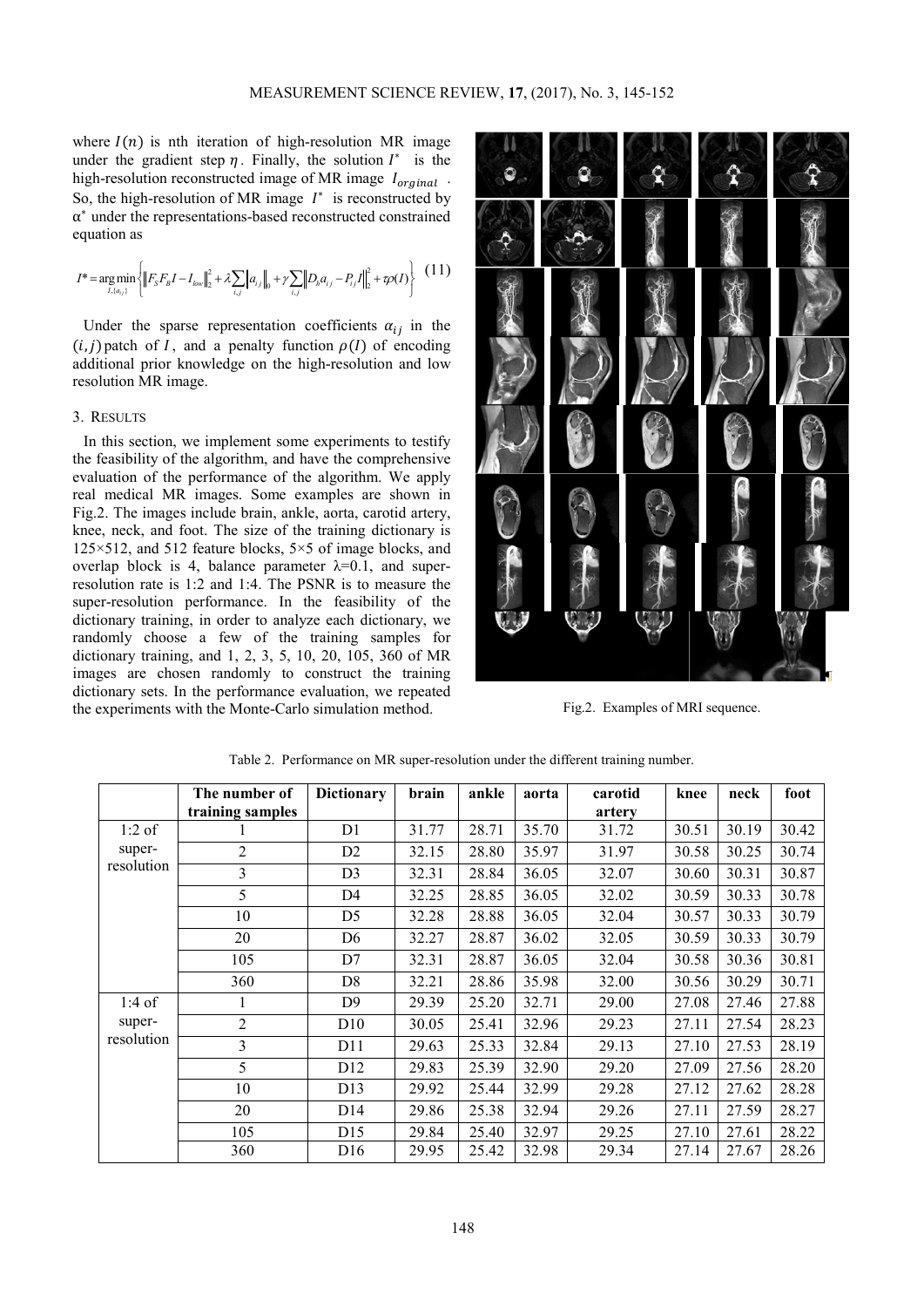#### *A. On the dictionary optimization*

In this section, we evaluate the dictionary generation based on optimizing the training samples for SR-based construction of MR image.

Secondly, 20 images from different classes are selected as training samples of dictionary generation, and a dictionary is trained by each image to generate 20 dictionaries for SRbased MR super-resolution image. In the experiments, the procedural parameters include that the size of training dictionary is 125×512, the characteristic of block is 512, the image block size is  $5 \times 5$ , the number of overlapped block is 4, the balance parameter is 0.1, and the rate of superresolution is 1:2. Table 3. shows the performance of MR super-resolution under the different number of training samples for dictionary generation. The first column is the

training image ID, the second is the dictionary ID, and the remaining columns are the PSNR performance under the different MR images. For each test image, the trend of PSNR changing corresponding to the number of training image is the same. The experiments show that the different training sample sets for dictionary generation affect the performance of SR-based construction, from the fact that the trend of PSNR corresponding to the 7 sets of test images is the same.

Thirdly, further analysis on the relationships between complexity of training images and reconstruction performance is shown in Table 4. The circle in the figure indicates that the PSNR is higher. The complexity of the dictionary is higher, better performance of image superresolution reconstruction is achieved.

| <b>Image ID</b> | <b>Generated dictionary</b> | brain | ankle | aorta | carotid | knee  | neck  | foot  |
|-----------------|-----------------------------|-------|-------|-------|---------|-------|-------|-------|
|                 |                             |       |       |       | artery  |       |       |       |
| 1               | D30                         | 30.31 | 27.86 | 34.68 | 30.85   | 30.19 | 29.61 | 29.49 |
| $\overline{c}$  | D31                         | 31.95 | 28.57 | 35.69 | 31.78   | 30.40 | 29.98 | 30.49 |
| $\mathfrak{Z}$  | D32                         | 32.43 | 28.93 | 36.17 | 32.15   | 30.63 | 30.44 | 31.05 |
| $\overline{4}$  | D33                         | 32.14 | 28.79 | 35.98 | 31.93   | 30.60 | 30.37 | 30.81 |
| 5               | D34                         | 31.88 | 28.53 | 35.58 | 31.69   | 30.38 | 29.92 | 30.46 |
| 6               | D35                         | 32.23 | 28.83 | 36.04 | 32.02   | 30.61 | 30.31 | 30.79 |
| 7               | D36                         | 32.39 | 28.74 | 36.03 | 31.95   | 30.56 | 30.31 | 30.84 |
| 8               | D37                         | 30.47 | 27.94 | 34.80 | 30.98   | 30.21 | 29.69 | 29.74 |
| 9               | D38                         | 32.12 | 28.64 | 35.77 | 31.78   | 30.40 | 29.98 | 30.61 |
| 10              | D39                         | 32.44 | 28.96 | 36.17 | 32.09   | 30.65 | 30.46 | 30.96 |
| 11              | D40                         | 32.31 | 28.96 | 36.16 | 32.19   | 30.63 | 30.49 | 30.96 |
| 12              | D41                         | 31.88 | 28.54 | 35.59 | 31.68   | 30.35 | 29.91 | 30.49 |
| 13              | D42                         | 30.53 | 28.04 | 34.79 | 30.99   | 30.20 | 29.68 | 29.70 |
| 14              | D43                         | 30.06 | 27.65 | 34.63 | 30.79   | 30.18 | 29.58 | 29.55 |
| 15              | D44                         | 30.41 | 28.02 | 34.74 | 30.91   | 30.17 | 29.66 | 29.57 |
| 16              | D45                         | 32.20 | 28.87 | 35.96 | 31.94   | 30.60 | 30.33 | 30.75 |
| 17              | D46                         | 32.29 | 28.91 | 36.20 | 32.18   | 30.59 | 30.51 | 30.82 |
| 18              | D47                         | 31.94 | 28.54 | 35.66 | 31.70   | 30.39 | 29.93 | 30.48 |
| 19              | D48                         | 32.12 | 28.55 | 35.73 | 31.75   | 30.41 | 29.93 | 30.54 |
| 20              | D49                         | 32.01 | 28.64 | 35.80 | 31.76   | 30.42 | 30.07 | 30.53 |

Table 3. Performance on the different number of training samples for dictionary learning (1:4 of MR super-resolution).

Table 4. Relationship between the complexity and reconstruction performances.

| ID           | <b>Dictionary</b> | <b>PSNR</b> | Complexity | ID | <b>Dictionary</b> | <b>PSNR</b> | Complexity $(10^9)$ |
|--------------|-------------------|-------------|------------|----|-------------------|-------------|---------------------|
|              |                   |             | $(10^9)$   |    |                   |             |                     |
|              | D30               | 30.31       | 0.18       |    | D <sub>40</sub>   | 32.31       | 0.89                |
| 2            | D31               | 31.95       | 3.10       | 12 | D <sub>41</sub>   | 31.88       | 1.18                |
| 3            | D32               | 32.43       | 2.12       | 13 | D42               | 30.53       | 0.19                |
| 4            | D33               | 32.14       | 0.47       | 14 | D43               | 30.06       | 0.25                |
|              | D34               | 31.88       | 0.53       | 15 | D44               | 30.41       | 0.19                |
| 6            | D35               | 32.23       | 3.23       | 16 | D45               | 32.20       | 1.54                |
| $\mathbf{r}$ | D <sub>36</sub>   | 32.39       | 0.33       | 17 | D46               | 32.29       | 1.60                |
| 8            | D37               | 30.47       | 0.24       | 18 | D47               | 31.94       | 2.09                |
| 9            | D <sub>38</sub>   | 32.12       | 2.16       | 19 | D48               | 32.12       | 1.44                |
| 10           | D <sub>39</sub>   | 32.44       | .72        | 20 | D49               | 32.01       | 1.24                |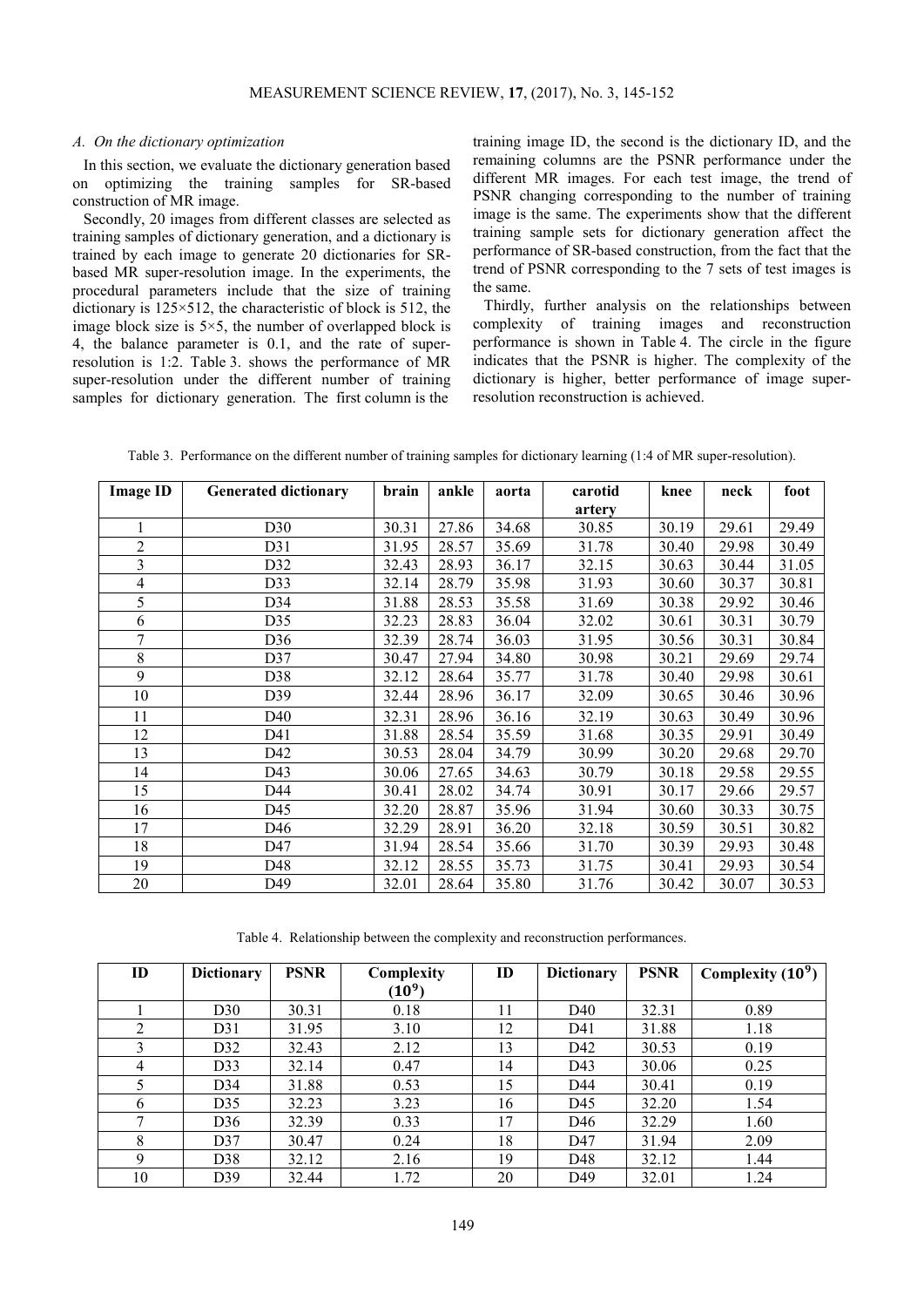# *B. On performance evaluation*

We evaluate the proposed dictionary training samplesoptimized sparse reconstruction-based MR images superresolution. We repeated the experiments with the Monte-Carlo simulation method. In the experiments, we implemented 1:2 and 1:4 of image super-resolution MR to evaluate the performance of the MR sequence. The MR images are obtained through the down-sampling for performance evaluation. In the experimental procedural parameters, Overlaps is 4,  $\lambda$ =0.1. For the comparison, we implement three MR super-resolution methods including the traditional SR-based MR super-resolution, Bicubic Interpolation (BI), and the proposed optimal selecting training samples-based sparse representation construction of MR image. The performance of the super-resolution methods is measured by PSNR. The results are shown in Table 5. These results show that the proposed method is feasible to improve SR-based MR super-resolution. The results show that sufficient use of the definite MR samples is a crucial issue of improving the MR super-resolution. For joint dictionary learning, training samples will directly affect the quality of the image reconstruction effect of sparse image reconstruction, so the sample selection is one of the most important research problems in dictionary learning.



Fig.3. Examples of MR sequence super-resolution.

The traditional training method requires a large number of training samples to ensure the effectiveness of training dictionary blocks, more training samples possess relatively more prior knowledge. The trained dictionary can make the reconstruction of the image closer to the actual, but the sample is rich to ensure effective training samples. The poor quality of the samples not only provides high quality image reconstruction, it may also lower the value of the PSNR super resolution reconstruction. The proposed textural

complexity-based image quality representation is feasible to select the optimal training images. The simultaneous training of low-high resolutions dictionaries is to enhance the similarity of sparse representations for sparse reconstruction-based super-resolution MR imaging. Some 1:2 of super-resolution examples are shown in Fig.3.

Other experiments are implemented on the real MR database from Harbin Medical University (HMU). This MR database includes 150 MR images, and we repeated the experiments with the Monte-Carlo simulation method. The PSNR value is to measure the performance of superresolution. For the comparison, other super-resolution methods, Sparse Representation Reconstruction (SRR), Bicubic Interpolation (BI), and Neighborhood Embedding (NE), are used to compare the performance of the algorithms. The 1:2 and 1:4 of super-resolution rates are selected in the experiments. As results show in Table 6., the proposed algorithm achieves the highest performance. Learning-based super-resolution method is feasible to enhance the performance of image super-resolution.

| Table 5. Performance evaluation of 1:2 and 1:4 of MR super- |
|-------------------------------------------------------------|
| resolution.                                                 |

|                     | <b>Methods</b> | $1:4$ super-     | $1:2$ super-     |
|---------------------|----------------|------------------|------------------|
|                     |                | resolution       | resolution       |
|                     | BI             | $32.54 \pm 1.54$ | $34.65 \pm 1.26$ |
| Skull<br>Base       | <b>SRR</b>     | $33.65 \pm 1.65$ | $35.56 \pm 1.32$ |
|                     | Proposed       | $33.89 \pm 1.56$ | $35.90 \pm 1.25$ |
|                     | BI             | $28.65 \pm 1.46$ | $30.46 \pm 1.53$ |
| Carotid<br>Arteries | <b>SRR</b>     | $29.56 \pm 1.56$ | $31.65 \pm 1.68$ |
|                     | Proposed       | $30.25 \pm 1.44$ | $32.25 \pm 1.56$ |
|                     | BI             | 27.48±1.85       | $30.24 \pm 1.88$ |
| Knee                | <b>SRR</b>     | $28.56 \pm 1.65$ | $31.36 \pm 1.86$ |
|                     | Proposed       | $29.86 \pm 1.75$ | $32.56 \pm 1.36$ |
|                     | BI             | $27.36 \pm 1.66$ | $30.52 \pm 1.83$ |
| Ankle               | <b>SRR</b>     | $28.16 \pm 1.57$ | $31.56 \pm 1.74$ |
|                     | Proposed       | $28.86 \pm 1.59$ | $32.23 \pm 1.53$ |
|                     | <b>BI</b>      | $27.42 \pm 1.58$ | $30.25 \pm 1.85$ |
| Ankle pd            | <b>SRR</b>     | $28.12 \pm 1.45$ | $31.85 \pm 1.68$ |
|                     | Proposed       | $27.42 \pm 1.58$ | $32.13 \pm 1.62$ |
|                     | <b>BI</b>      | $33.85 \pm 1.64$ | $35.26 \pm 1.53$ |
| Aorta               | <b>SRR</b>     | $34.12 \pm 1.56$ | $36.46 \pm 1.56$ |
|                     | Proposed       | 34.97±1.34       | $36.96 \pm 1.63$ |
|                     | BI             | $30.89 \pm 1.76$ | $32.36 \pm 1.65$ |
| Neck                | <b>SRR</b>     | $31.35 \pm 1.53$ | $33.12 \pm 1.76$ |
|                     | Proposed       | $32.23 \pm 1.86$ | $33.86 \pm 1.86$ |

Table 6. Performance evaluation on Harbin Medical University.

| <b>Methods</b> | $1:2$ super-<br>resolution | $1:4$ super-<br>resolution |
|----------------|----------------------------|----------------------------|
| ВI             | $30.26 \pm 0.76$           | $27.52 \pm 0.64$           |
| NE             | $31.15 \pm 0.53$           | $28.45 \pm 0.51$           |
| <b>SRR</b>     | $32.53 \pm 0.56$           | $29.36 \pm 0.52$           |
| Proposed       | $32.86 \pm 0.65$           | $29.78 \pm 0.56$           |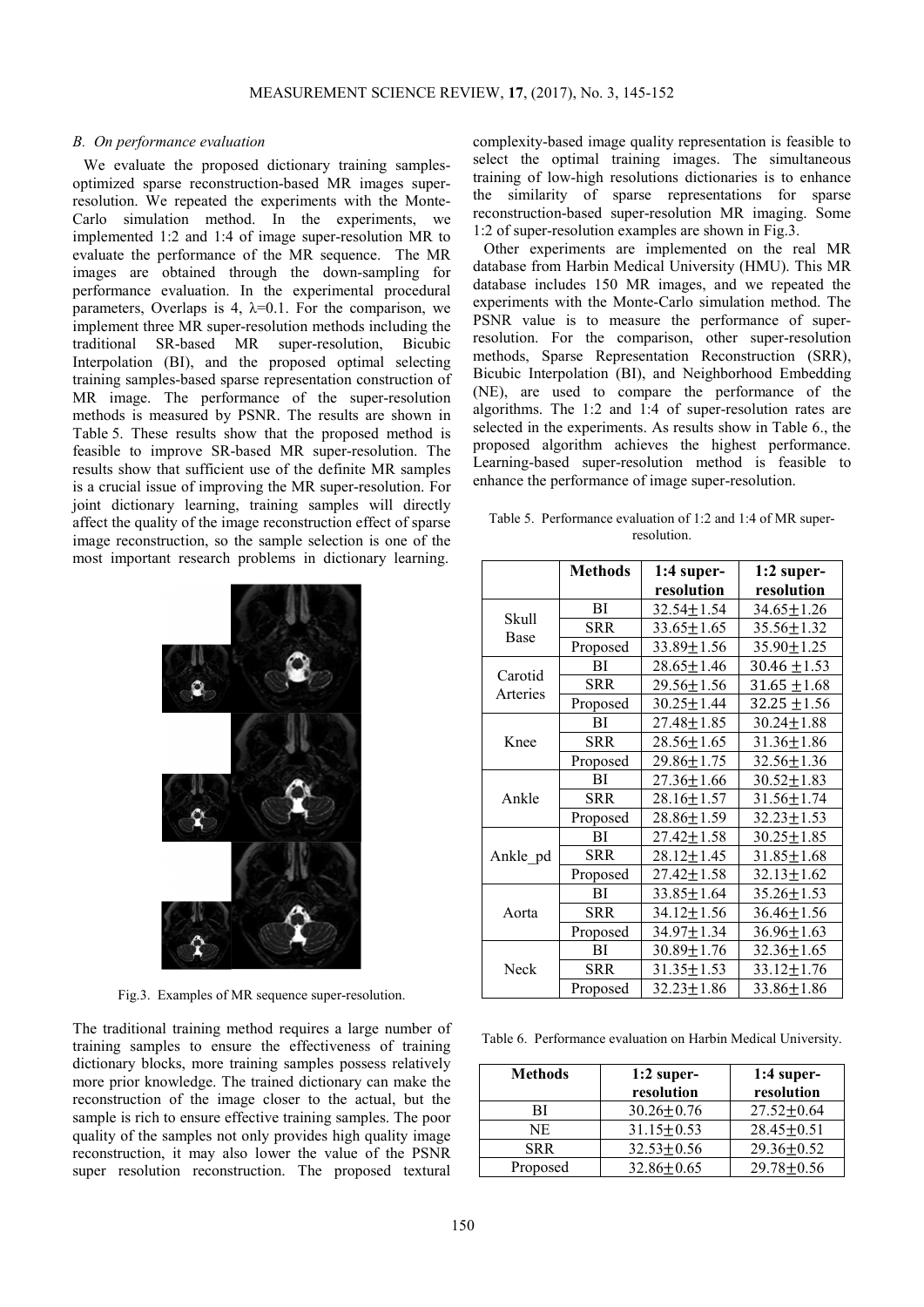## 4. CONCLUSION

We propose a framework of dictionary block-optimized sparse reconstruction-based super-resolution MR imaging. The paper aims to overcome the problem that the resolution of MR hardware imaging reaches the limitation of resolution due to the increasing of radiation intensity and time of magnetic exposure. The image quality representation based on complex procedures is presented for training the highlow MR image blocks. Comprehensive evaluations are implemented to test the feasibility and performance of the SR-MR method on the real database. Texture complexity of MR training images is higher, and then the quality of superresolution is better. The optimal training images are selected for the training dictionary, the samples that are not fitted to the dictionary training of MR images are deleted. The superresolution performance is improved. The proposed method can be applied to images super-resolution, video superresolution applications. In the experiments, we use MR images of healthy volunteers to train the dictionary. But the coverage of all potential pathologies is not testified. The proposed algorithm improves the visual quality of MR images, but the performance of recovering the hidden pathology from the lower resolution of image is not testified. The feasibility on recovering the hidden information will be studied in the future work.

# ACKNOWLEDGMENT

This work is supported by National Science Foundation of China under Grant No. 61671170, 61371178, Program for New Century Excellent Talents in University under Grant No. NCET-13-0168, Natural Science Foundation of Heilongjiang under Grant No. F2015003, Harbin Science and Technology Innovation Talent Research Special Fund (Youth Talent) under Grant No. 2015RQQXJ088, Guangxi Key Laboratory of Automatic Detecting Technology and Instruments under Grant No. YQ16201, the Open Projects Program of National Laboratory of Pattern Recognition, Fundamental Research Funds for the Central Universities under Grant No. HIT.BRETIII.201206, and Program for Interdisciplinary Basic Research of Science-Engineering-Medicine at the Harbin Institute of Technology.

## **REFERENCES**

- [1] Malathi, G., Shanthi, V. (2011). Statistical measurement of ultrasound placenta images complicated by gestational diabetes mellitus using segmentation approach. *Journal of Information Hiding and Multimedia Signal Processing*, 2 (4), 332-343.
- [2] Lee, C.F., Chang, W.T. (2010). Recovery of color images by composed associative mining and edge detection. *Journal of Information Hiding and Multimedia Signal Processing*, 1 (4), 310-324.
- [3] Kaganami, H.G., Ali, S.K. Zou, B. (2011). Optimal approach for texture analysis and classification based on wavelet transform and neural network. *Journal of Information Hiding and Multimedia Signal Processing*, 2 (1), 33-40.
- [4] Hu, W.C., Yang, C.Y., Huang, D.Y., Huang, C.H. (2011). Feature-based face detection against skincolor like backgrounds with varying illumination. *Journal of Information Hiding and Multimedia Signal Processing*, 2 (2), 123-132.
- [5] Peng, C.Y., Li, J.W. (2012). Fast sparse representation model for l1-norm minimisation problem. *Electronics Letters*, 48 (3), 162-164.
- [6] Chavez-Roman, H., Ponomaryov, V. (2014). Super resolution image generation using wavelet domain interpolation with edge extraction via a sparse representation. *IEEE Geoscience & Remote Sensing Letters*, 11 (10), 1777-1781.
- [7] Engan, K., Aase, S.O., Husey, J.H. (1999). Method of optimal directions for frame design. In *IEEE International Conference on Acoustics, Speech and Signal Processing*. IEEE, 5, 2443-2446.
- [8] Li, Y., Namburi, P., Yu, Z., Guan, C. (2009). Voxel selection in fMRI data analysis based on sparse representation. *IEEE Transactions on Biomedical Engineering*, 56 (10), 2439-2452.
- [9] Xu, D., Huang, Y., Zeng, Z., Xu, X. (2012). Human gait recognition using patch distribution feature and locality-constrained group sparse representation. *IEEE Transactions on Image Processing*, 21 (1), 316-326.
- [10] Rubinstein, R., Bruckstein, A.M., Elad, M. (2010). Dictionaries for sparse representation modeling. *Proceedings of the IEEE*, 98 (6), 1045-1057.
- [11] Cevher, V., Krause, A. (2011). Greedy dictionary selection for sparse representation. *IEEE Journal of Selected Topics in Signal Processing*, 5 (5), 979-988.
- [12] Chen, Y., Nasrabadi, N.M., Trac, D. (2011). Sparse representation for target detection in hyperspectral imagery. *IEEE Journal of Selected Topics in Signal Processing*, 5 (3), 629-640.
- [13] Yang, B., Li, S. (2010). Multifocus image fusion and restoration with sparse representation. *IEEE Transactions on Instrumentation and Measurement*, 59 (4), 884-892.
- [14] Ogawa, T., Haseyama, M. (2011). Missing image data reconstruction based on adaptive inverse projection via sparse representation. *IEEE Transactions on Multimedia*, 13 (5), 974-992.
- [15] Zuo, W., Lin, Z. (2011). A generalized accelerated proximal gradient approach for total-variation-based image restoration. *IEEE Transaction on Image Processing*, 20 (10), 2748-2759.
- [16] Kang, L. W., Hsu, C.Y., Chen, H.W., Lu, C.S., Lin, C.Y., Pei, S.C. (2011). Feature-based sparse representation for image similarity assessment. *IEEE Transactions on Multimedia*, 13 (5), 1019-1030.
- [17] Gao, S., Tsang, I.W., Chia, L.T. (2010). Kernel sparse representation for image classication and face recognition. *Lecture Notes in Computer Science*, 63 (14), 1-14.
- [18] Yang, J., Wright, J., Huang, T. (2010). Image superresolution via sparse representation. *IEEE Transactions on Image Processing*, 19, 2861-2873.